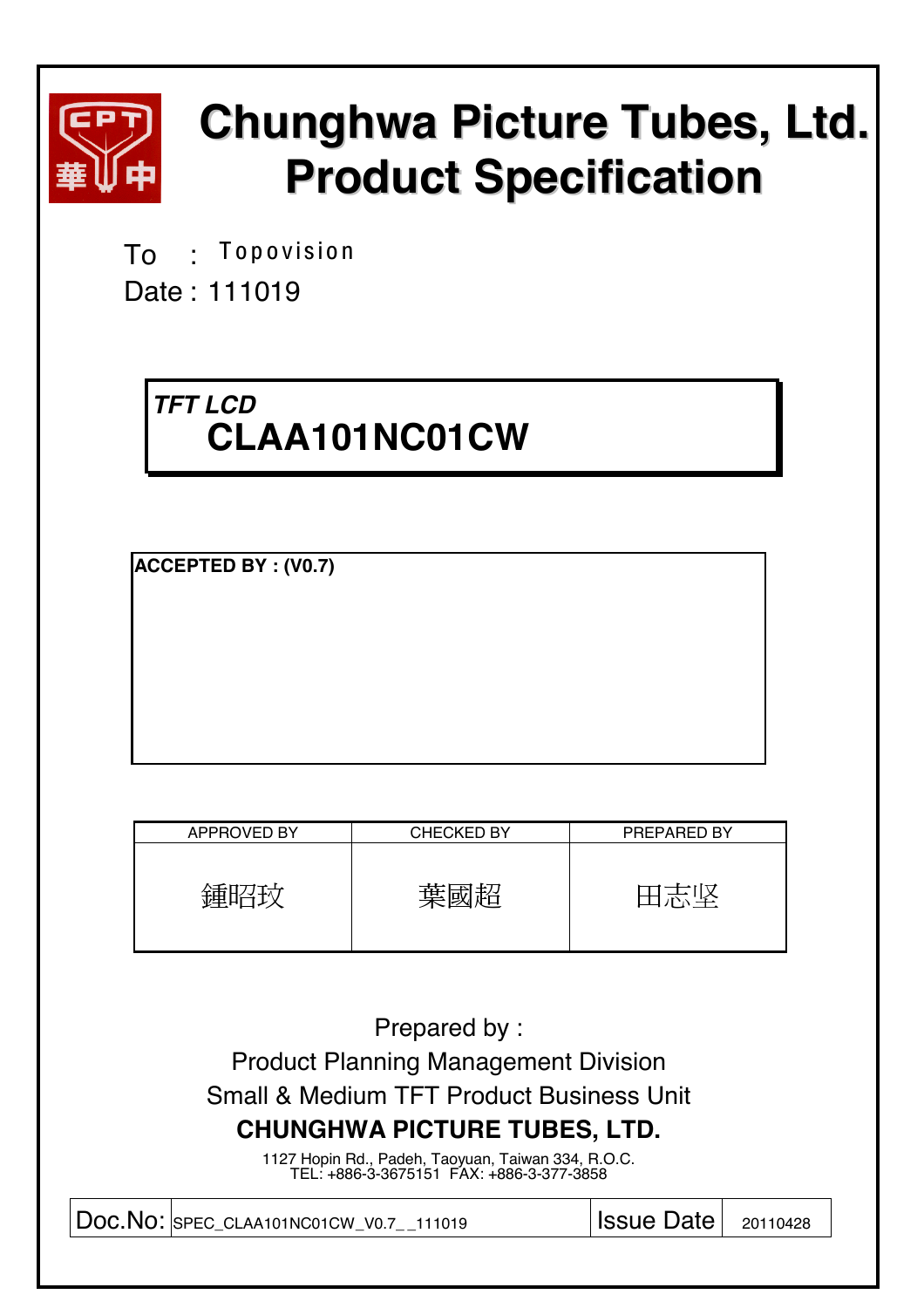# **REVISION STATUS**

| Revision<br>Notice | Description                                              | Page            | Rev. Date  |
|--------------------|----------------------------------------------------------|-----------------|------------|
| Ver. 0.0           | First revision (Tentative)                               |                 | 2010.11.23 |
| Ver. 0.1           | <b>Revised Optimum Viewing Direction</b>                 | P <sub>4</sub>  | 2010.12.17 |
|                    | Image Sticking-pattern                                   | P <sub>17</sub> | 2010.12.17 |
| Ver. 0.2           | General specification table                              | P.4             | 2011.01.05 |
|                    | The Signal Input Voltage symbol                          | P.5             |            |
|                    | Minimum and Maximum value of Analog Power Supply Voltage | P.6             |            |
|                    | <b>TFT-LCD Current Consumption</b>                       | P.7             |            |
|                    | The figure for UPDN and SHLR control fuction             | P.10            |            |
|                    | LVDS Input Data mapping                                  | P.12            |            |
|                    | Typical value of Luminance Uniformity                    | P.15            |            |
| Ver. 0.3           | Modify the power, signal sequence                        | <b>P.7</b>      | 2011.02.24 |
|                    | Modify the minimum value of Timing Specification         | P.11            |            |
| Ver.0.4            | Gammma and Vcom voltage                                  | P.6             | 2011.03.14 |
| Ver.0.5            | Optical characteristics                                  | P.15            | 2011.03.18 |
| Ver.0.6            | Common Power Supply Voltage                              | P.6             | 2011.03.29 |
| Ver.0.7            | Common Power Supply Voltage                              | P.6             | 2011.04.28 |
|                    |                                                          |                 |            |
|                    |                                                          |                 |            |
|                    |                                                          |                 |            |
|                    |                                                          |                 |            |
|                    |                                                          |                 |            |
|                    |                                                          |                 |            |
|                    |                                                          |                 |            |
|                    |                                                          |                 |            |
|                    |                                                          |                 |            |
|                    |                                                          |                 |            |
|                    |                                                          |                 |            |
|                    |                                                          |                 |            |
|                    |                                                          |                 |            |
|                    |                                                          |                 |            |
|                    |                                                          |                 |            |
|                    |                                                          |                 |            |
|                    |                                                          |                 |            |

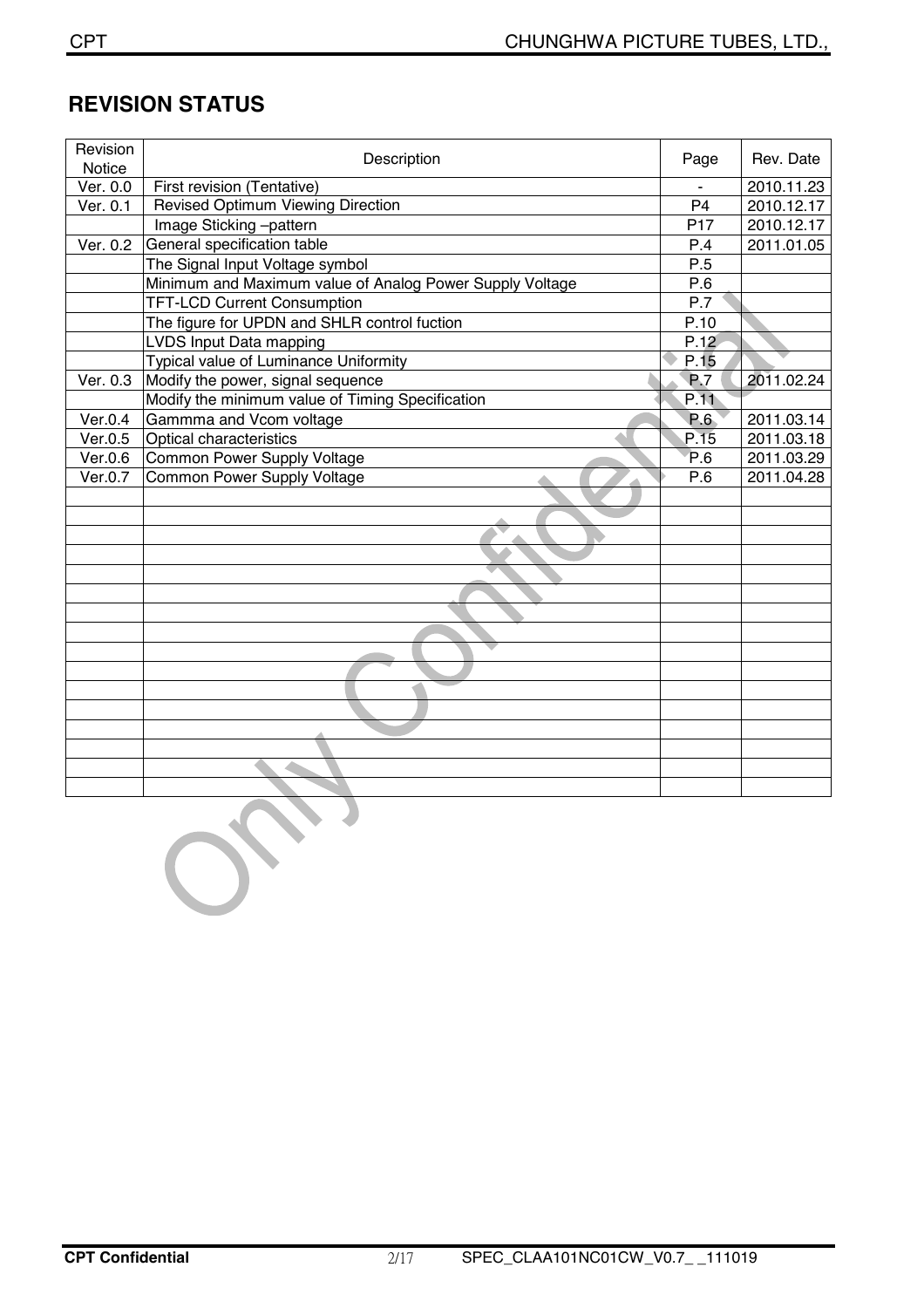# **CONTENTS**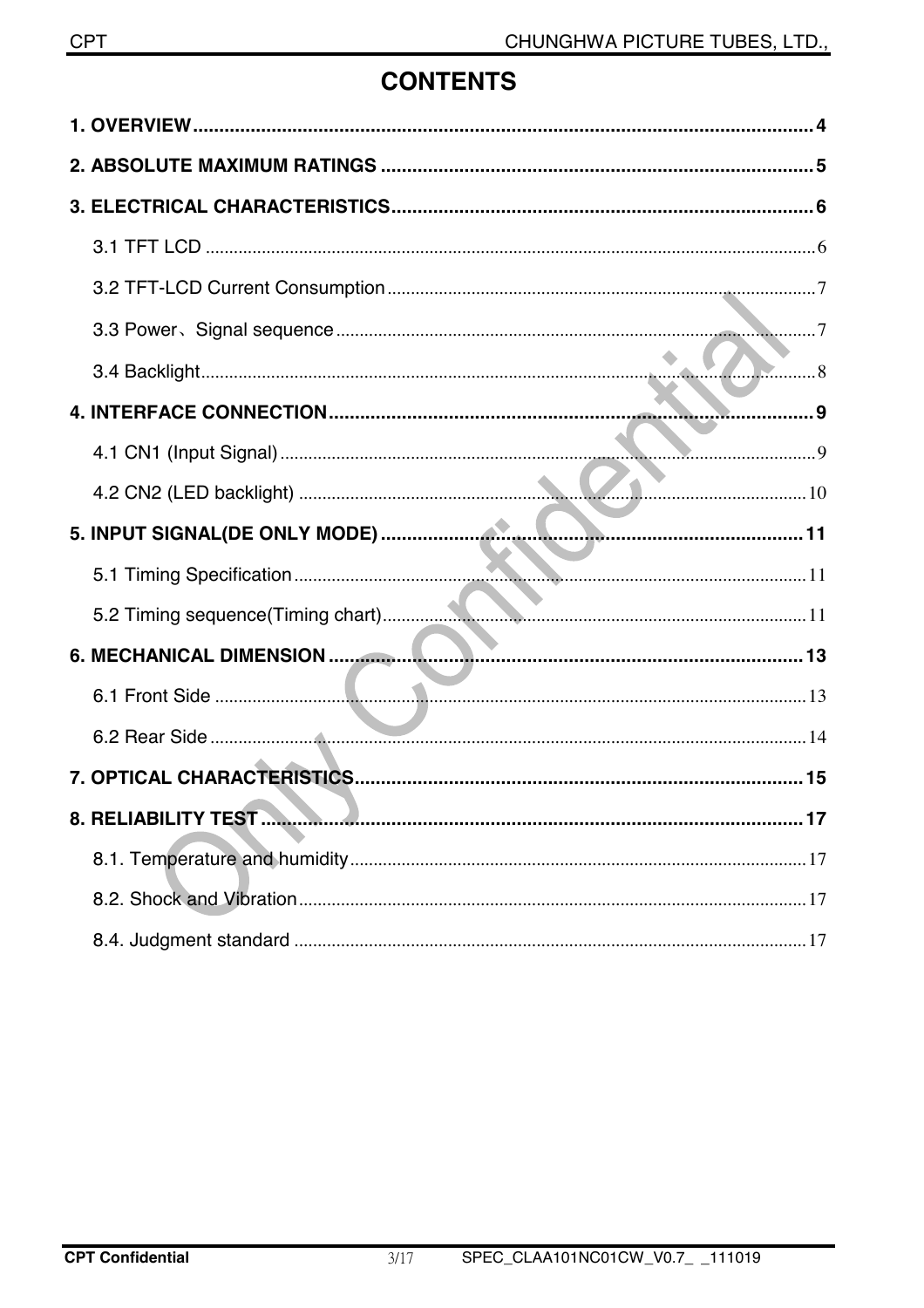### **1. OVERVIEW**

**CLAA101NC01CW** is 10.1" color TFT-LCD (Thin Film Transistor Liquid Crystal Display) module composed of LCD panel, driver ICs, control circuit and LED backlight. By applying 1024×600 images are displayed on the 10.1" diagonal screen. Display 16.2M colors by R.G.B signal input.

General specification are summarized in the following table:

| <b>ITEM</b>                      | <b>SPECIFICATION</b>                   |
|----------------------------------|----------------------------------------|
| Display Area (mm)                | 222.72(W) x 125.28(H)                  |
| Number of Pixels                 | $1024(H) \times 3 (RGB) \times 600(V)$ |
| Pixel Pitch (mm)                 | $0.2175(W) \times 0.2088(H)$           |
| Color Pixel Arrangement          | <b>RGB</b> vertical stripe             |
| Display Mode                     | Normally white                         |
| Number of Colors                 | 16.2M                                  |
| Brightness (cd/m^2)              | 250nit(Typ)                            |
| Response Time (ms)               | 20ms(Typ.)                             |
| <b>Optimum Viewing Direction</b> | 6 O'clock                              |
| <b>Contrast Ratio</b>            | $500:1$ (min)                          |
| Viewing Angle ( $CR \ge 10$ )    | 140degree (Horizontal.)                |
|                                  | 120degree (Vertical)                   |
| Power Consumption (W)            | 2.2W                                   |
| Interface connection             | <b>LVDS</b>                            |
| Module Size (mm)                 | $235(W)$ x 143(H) x 4.5(D)             |
| Module Weight (g)                | 285g(Typ)                              |
| <b>Backlight Unit</b>            | LED                                    |
| <b>Surface Treatment</b>         | Anti-Glare                             |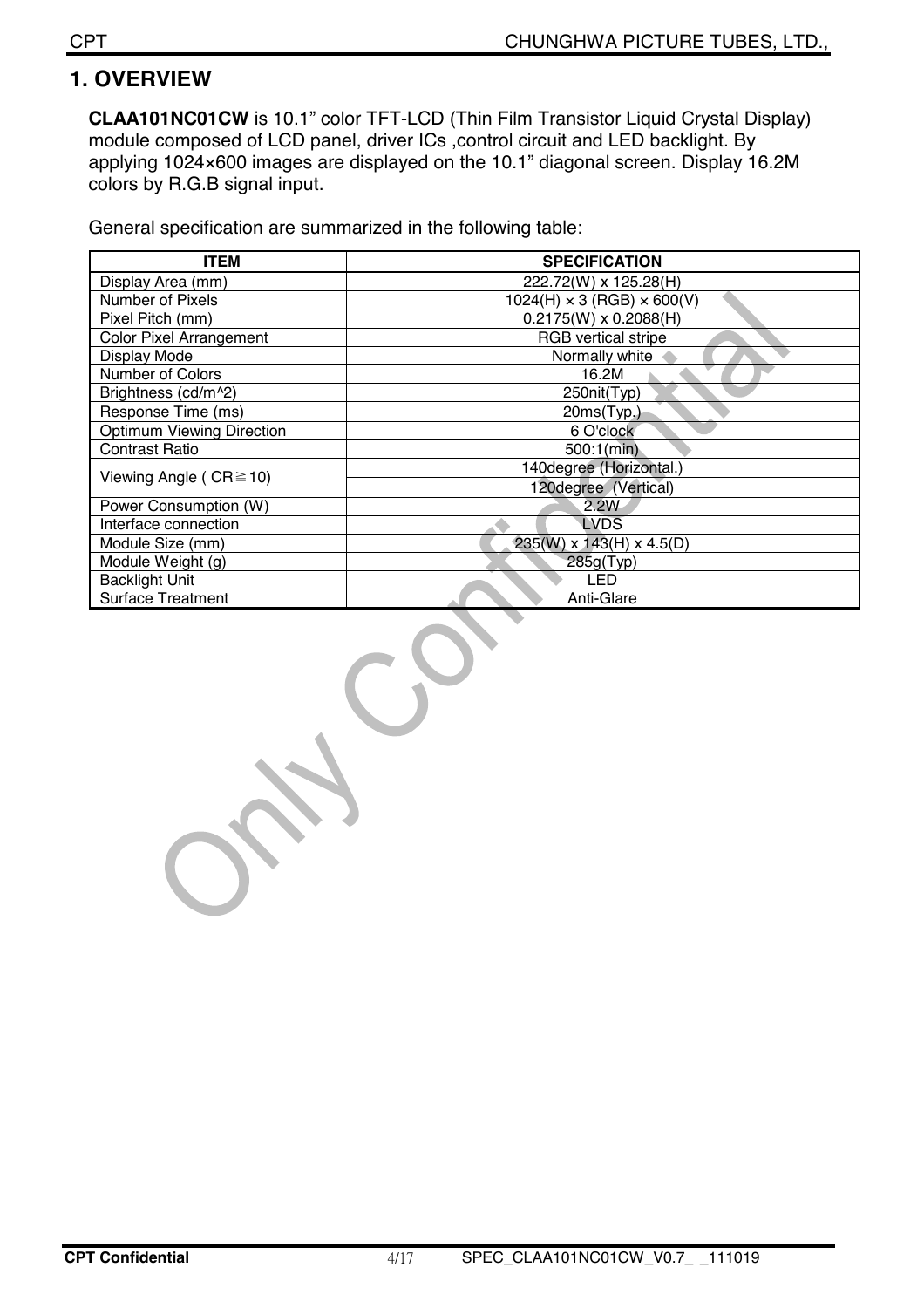# **2. ABSOLUTE MAXIMUM RATINGS**

The following are maximun values which, if exceeded, may cause faulty operation or damage to the unit.

| <b>Item</b>                         | Symbol                                                 | Min.   | Max. | Unit         | <b>Note</b>      |
|-------------------------------------|--------------------------------------------------------|--------|------|--------------|------------------|
| Digital Supply Voltage              | VDD.<br><b>VDD LVDS</b>                                | $-0.3$ | 5    | v            |                  |
| Analog Supply Voltage               | <b>AVDD</b>                                            | $-0.5$ | 15   | $\mathsf{V}$ |                  |
| Gate On Voltage                     | <b>VGH</b>                                             | $-0.3$ | 40   | v            |                  |
| Gate Off Voltage                    | VGL                                                    | $-20$  | 0.3  |              |                  |
| Gate On-Gate Off Voltage            | <b>VGH-VGL</b>                                         | $-0.3$ | 40   | v            |                  |
| Signal Input Voltage                | $NIND0 \sim NIND3$<br>$PIND0 \sim PIND3$<br>NINC, PINC | $-0.5$ | 5    | ٧            |                  |
| <b>Forward Current</b><br>(per LED) | lf                                                     |        | 30   | <b>mA</b>    |                  |
| Reverse Voltage (per LED)           | VR.                                                    |        | 5    | V            |                  |
| Pulse forward current (per LED)     | lfp                                                    |        | 100  | mA           | Note $1 \cdot 2$ |

Note1: Ifp Conditions : Pulse Width ≦10msec : Duty ≦1/10

Note2: perating must under the condition as below drawing.

(Ambient Temperature /Allowable Forward Current) Each LED .

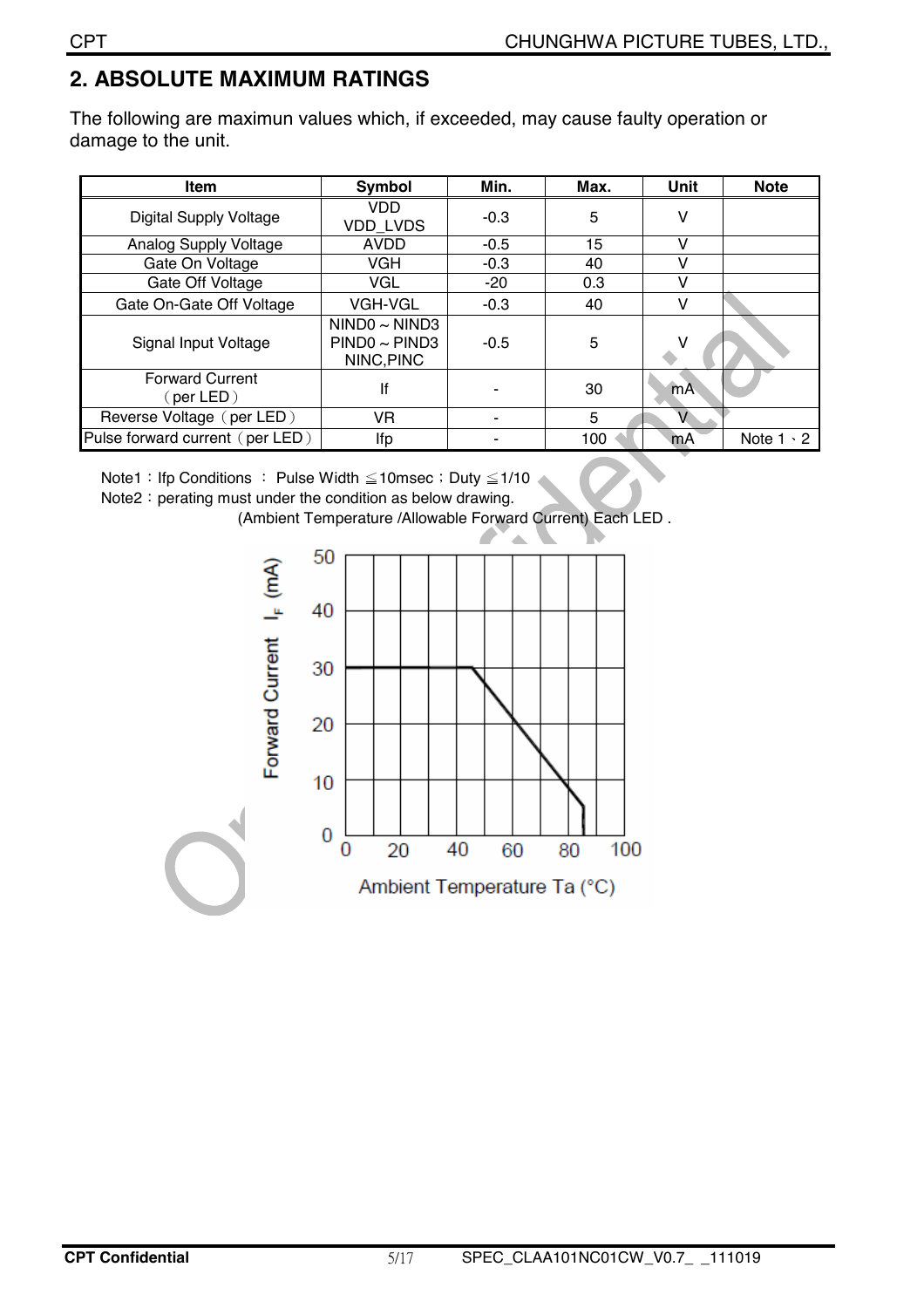# **3. ELECTRICAL CHARACTERISTICS**

### 3.1 TFT LCD

|                                                |                          |                              |                          |                                         |                         | Ta=25°C             |
|------------------------------------------------|--------------------------|------------------------------|--------------------------|-----------------------------------------|-------------------------|---------------------|
| <b>ITEM</b>                                    | <b>SYMBOL</b>            | <b>MIN</b>                   | <b>TYP</b>               | <b>MAX</b>                              | <b>UNIT</b>             | <b>NOTE</b>         |
| <b>Digital Power Supply</b><br>Voltage For LCD | <b>VDD</b><br>VDD_LVDS   | 3                            | 3.3                      | 3.6                                     | $\sf V$                 |                     |
|                                                | <b>VCM</b>               | <b>VID</b><br>$\overline{2}$ |                          | <b>VID</b><br>$2.4 -$<br>$\overline{2}$ | $\vee$                  | Note1               |
| Logic Input Voltage<br>$(LVDS:IN+,IN-)$        | <b>VID</b>               | 200                          | $\overline{\phantom{a}}$ | 600                                     | mV                      | Note1               |
|                                                | <b>VTH</b>               |                              |                          | 100                                     | mV                      | $VCM=1.2V$<br>Note1 |
|                                                | <b>VTL</b>               | $-100$                       | ä,                       | ä,                                      | mV                      |                     |
| <b>Analog Power Supply</b><br>Voltage          | <b>AVDD</b>              | 9.4                          | 9.6                      | 9.8                                     | $\check{\mathsf{V}}$    |                     |
| Gate On Power Supply<br>Voltage                | <b>VGH</b>               | 17                           | 18                       | 19                                      | $\overline{V}$          |                     |
| Gate Off Power Supply<br>Voltage               | <b>VGL</b>               | $-6.6$                       | -6                       | $-5.4$                                  | $\overline{V}$          |                     |
| Common Power Supply<br>Voltage                 | <b>VCOM</b>              | <b>TBD</b>                   | 4.0                      | <b>TBD</b>                              | ٧                       | Note <sub>2</sub>   |
|                                                | V <sub>1</sub>           |                              | 9.02                     |                                         | $\vee$                  |                     |
|                                                | V <sub>2</sub>           |                              | 9.01                     |                                         | $\mathsf{V}$            |                     |
|                                                | V <sub>3</sub>           |                              | 7.62                     |                                         | $\overline{\mathsf{v}}$ |                     |
|                                                | V <sub>4</sub>           |                              | 7.15                     |                                         | $\vee$                  |                     |
|                                                | V <sub>5</sub>           |                              | 6.85                     |                                         | $\mathsf{V}$            |                     |
|                                                | V6                       |                              | 6.52                     |                                         | $\overline{\mathsf{V}}$ |                     |
| Gamma Voltage                                  | V <sub>7</sub>           |                              | 6.46                     |                                         | $\overline{\mathsf{V}}$ |                     |
|                                                | V <sub>8</sub>           |                              | 3.58                     |                                         | $\vee$                  |                     |
|                                                | $\overline{\mathsf{V9}}$ |                              | 3.5                      |                                         | $\overline{\mathsf{v}}$ |                     |
|                                                | V10                      |                              | 3.1                      |                                         | V                       |                     |
|                                                | V11                      |                              | 2.76                     |                                         | $\overline{\mathsf{v}}$ |                     |
|                                                | V12                      |                              | 2.23                     |                                         | $\overline{\mathsf{V}}$ |                     |
|                                                | V13(                     |                              | 0.67                     |                                         | $\vee$                  |                     |
|                                                | V14                      |                              | 0.63                     |                                         | $\overline{\mathsf{v}}$ |                     |

[Note1] LVDS signal



[Note2] Please adjust VCOM to make the flicker level be minimum.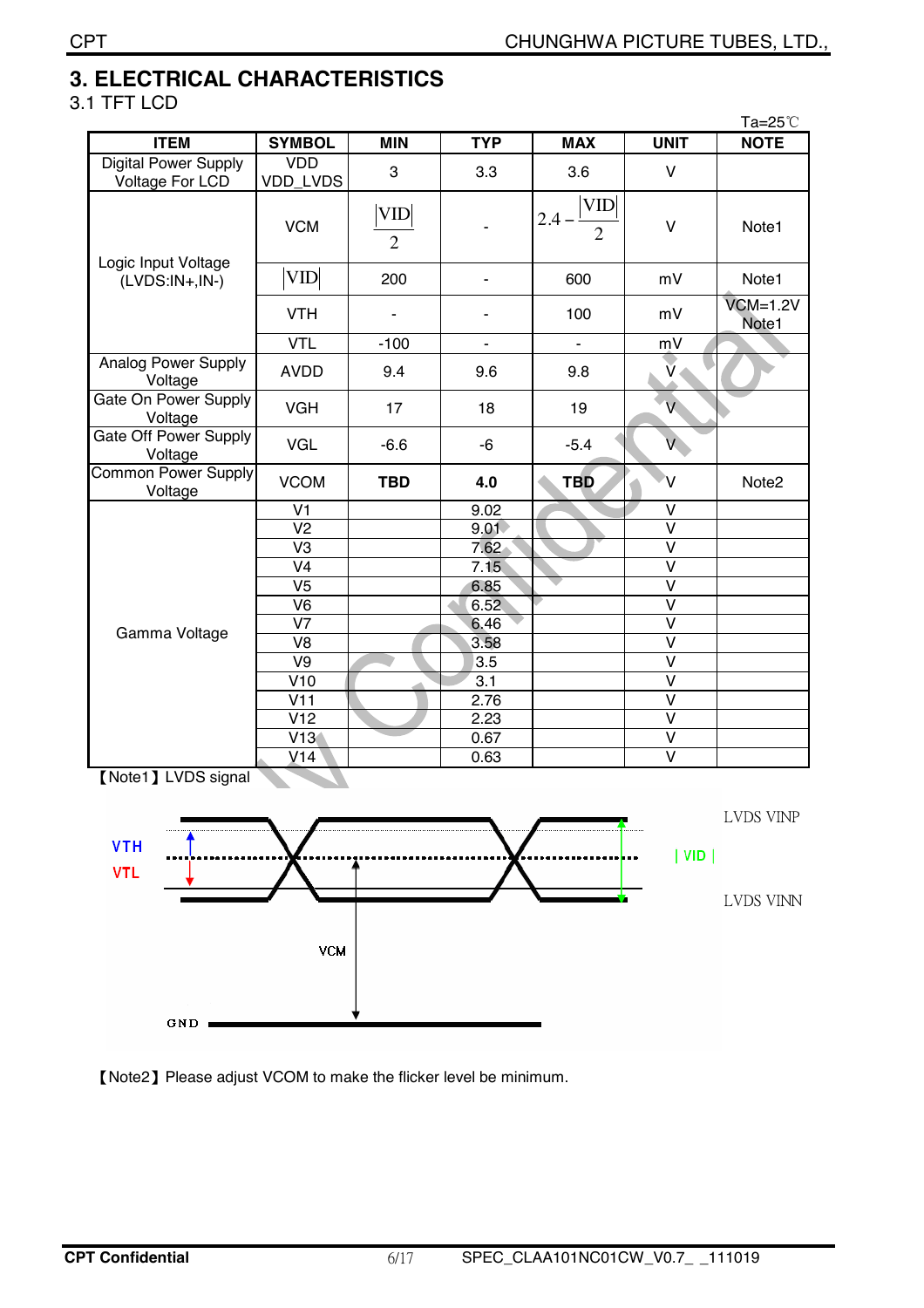| <b>Item</b>                       | Symbol       | <b>Condition</b> | Min.           | Typ. | Max. | Unit. | Note.   |
|-----------------------------------|--------------|------------------|----------------|------|------|-------|---------|
| Gate on Current                   | <b>IVGH</b>  | $VGH = 18V$      |                | 0.5  |      | mA    | [Note1] |
| Gate off Current                  | <b>IVGL</b>  | $VGL = -6V$      | ۰              | 0.5  |      | mA    | [Note1] |
| <b>Digital Current</b>            | <b>IVDD</b>  | $VDD = 3.3V$     | $\blacksquare$ | 40   | 50   | mA    | [Note1] |
| Analog Current                    | <b>IAVDD</b> | $AVDD = 9.6V$    |                | 35   | 45   | mA    | [Note1] |
| <b>Total Power</b><br>Consumption | <b>PC</b>    |                  | -              | 480  | 621  | mW    | [Note1] |

#### 3.2 TFT-LCD Current Consumption

Note1: Typical: Under 256 gray pattern Maximum: Under black pattern



256 gray pattern **Black Pattern** 

#### 3.3 Power、Signal sequence

Power On: VDD→AVDD/VGL →VGH →Video &Logic Signal→Backlight Power Off: Backlight→Video &Logic Signal→ VGH→AVDD/VGL→VDD

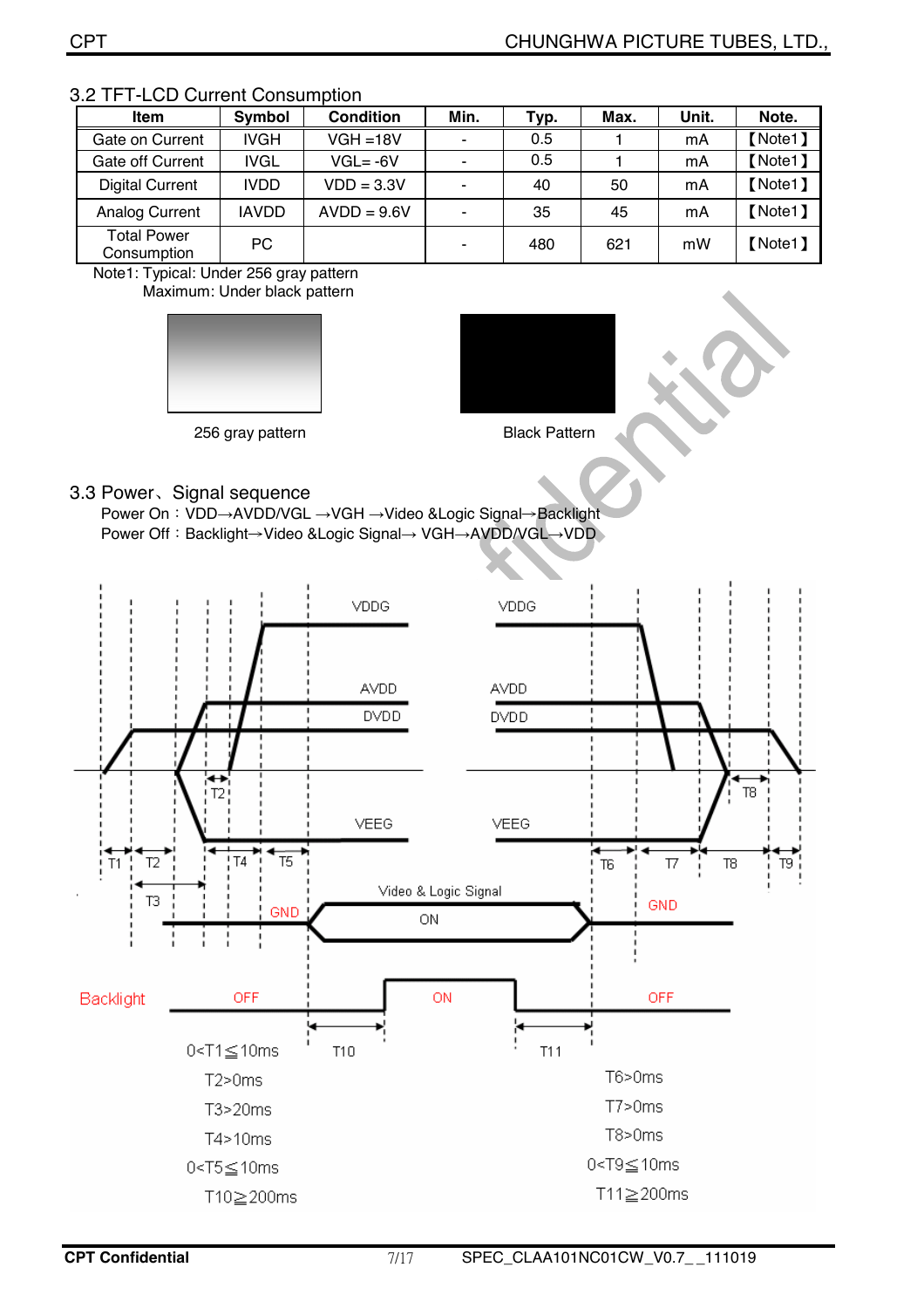### 3.4 Backlight

 $Ta-25^\circ C$ 

|                     |               |                                  |            |            |            |             | ∟ ت∠–cu     |
|---------------------|---------------|----------------------------------|------------|------------|------------|-------------|-------------|
| <b>ITEM</b>         | <b>SYMBOL</b> | <b>CONDITIONS</b>                | <b>MIN</b> | <b>TYP</b> | <b>MAX</b> | <b>UNIT</b> | <b>NOTE</b> |
| <b>LED</b> current  | IL            | Ta=25℃<br>(20mA/serise)          | $- -$      | 140        | $- -$      | mA          |             |
| LED voltage         | VL            | $Ta=25^{\circ}$<br>(20mA/serise) | 11.4       | 12.8       | 14.2       | v           |             |
| Power consumption   | WL            | Ta=25℃<br>(20mA/serise)          |            | 1.792      | --         | w           |             |
| <b>LED Lifetime</b> | ۰             | Ta=25℃<br>$IF = 20mA$            | 20000      |            |            | Hr          |             |

Remarks:

\*1)LED Circuit Diagram



\*2)  $A:$  Anode( $+)$ ,  $K:$  Cathode( $-)$ 

\*3) Suggestion: Using the constant current control to avoid the leakage light and brightness quality issue.

\*4) Definition of Led lifetime: Luminance < Initial luminance 50%.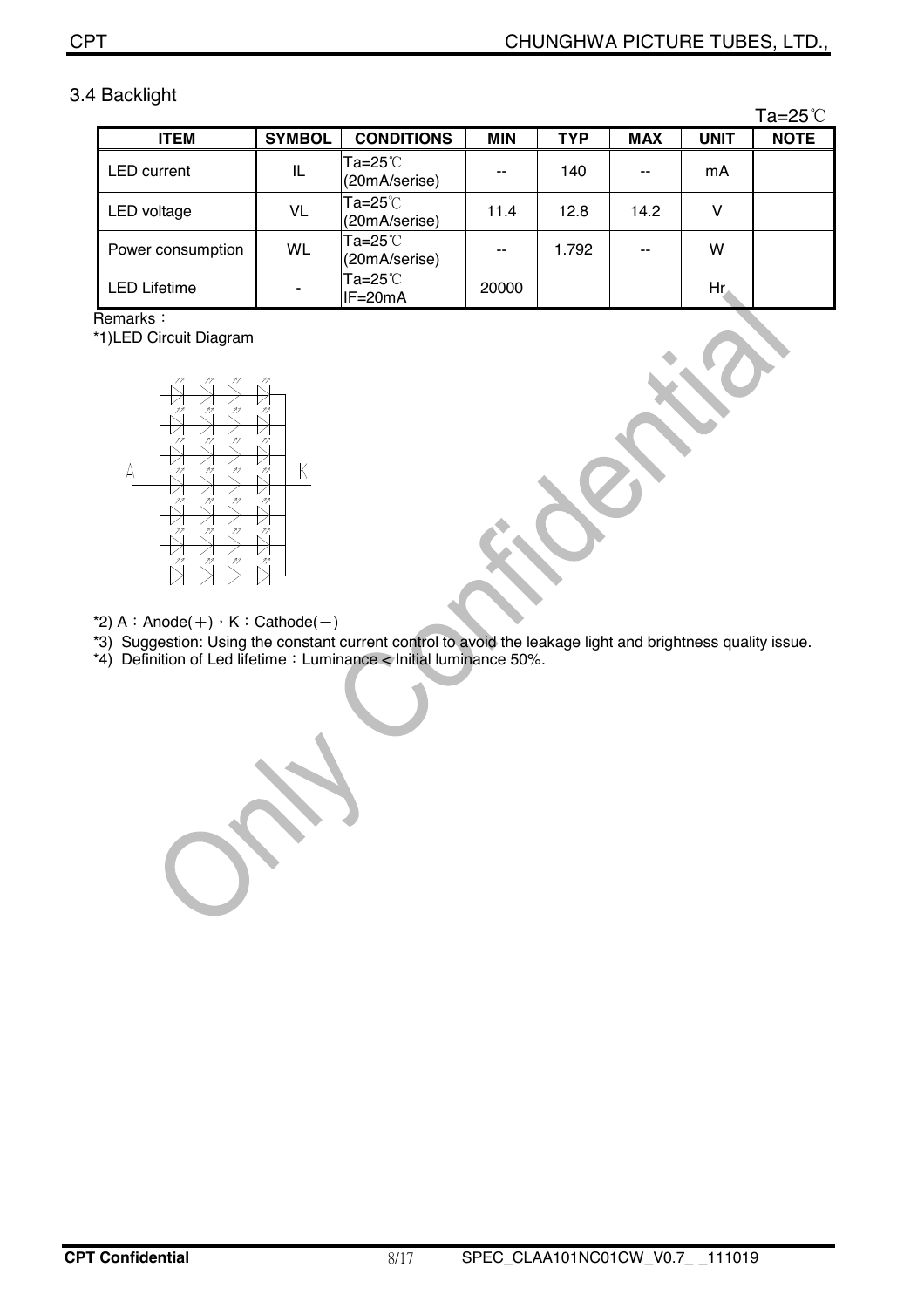# **4. INTERFACE CONNECTION**

### 4.1 CN1 (Input Signal)

| <b>PIN NO</b>  | <b>SYMBOL</b>            | <b>DESCRIPTION</b>                                                                                       |  |  |  |
|----------------|--------------------------|----------------------------------------------------------------------------------------------------------|--|--|--|
| 1              | <b>AGND</b>              | Analog ground                                                                                            |  |  |  |
| $\overline{c}$ | <b>AVDD</b>              | Analog power                                                                                             |  |  |  |
| 3              | <b>VDD</b>               | Digital power                                                                                            |  |  |  |
| 4              | <b>GND</b>               | Digital ground                                                                                           |  |  |  |
| 5              | <b>VCOM</b>              | Common voltage                                                                                           |  |  |  |
| 6              | <b>VDD</b>               | Digital power                                                                                            |  |  |  |
| 7              | <b>GND</b>               | Digital ground                                                                                           |  |  |  |
| 8              | V14                      | Gamma correction voltage reference                                                                       |  |  |  |
| 9              | V13                      | Gamma correction voltage reference                                                                       |  |  |  |
| 10             | V12                      | Gamma correction voltage reference                                                                       |  |  |  |
| 11             | V11                      | Gamma correction voltage reference                                                                       |  |  |  |
| 12             | V10                      | Gamma correction voltage reference                                                                       |  |  |  |
| 13             | V <sub>9</sub>           | Gamma correction voltage reference                                                                       |  |  |  |
| 14             | V <sub>8</sub>           | Gamma correction voltage reference                                                                       |  |  |  |
| 15             | <b>GND</b>               | Digital ground                                                                                           |  |  |  |
| 16             | VDD_LVDS                 | <b>LVDS</b> power                                                                                        |  |  |  |
| 17             | <b>GND</b>               | Digital ground                                                                                           |  |  |  |
| 18             | PIND <sub>3</sub>        | Positive LVDS differential data inputs                                                                   |  |  |  |
| 19             | NIND3                    | Negative LVDS differential data inputs                                                                   |  |  |  |
| 20             | <b>GND</b>               | Digital ground                                                                                           |  |  |  |
| 21             | <b>PINC</b>              | Positive LVDS differential clock inputs                                                                  |  |  |  |
| 22             | <b>NINC</b>              | Negative LVDS differential clock inputs                                                                  |  |  |  |
| 23             | <b>GND</b>               | Digital ground                                                                                           |  |  |  |
| 24             | PIND <sub>2</sub>        | Positive LVDS differential data inputs                                                                   |  |  |  |
| 25             | NIND <sub>2</sub>        | Negative LVDS differential data inputs                                                                   |  |  |  |
| 26             | <b>GND</b>               | Digital ground                                                                                           |  |  |  |
| 27             | PIND <sub>1</sub>        | Positive LVDS differential data inputs                                                                   |  |  |  |
| 28             | NIND1                    | Negative LVDS differential data inputs                                                                   |  |  |  |
| 29             | <b>GND</b>               | Digital ground                                                                                           |  |  |  |
| 30             | PIND <sub>0</sub>        | Positive LVDS differential data inputs                                                                   |  |  |  |
| 31             | NIND <sub>0</sub>        | Negative LVDS differential data inputs                                                                   |  |  |  |
| 32             | <b>GND</b>               | Digital ground                                                                                           |  |  |  |
| 33             | GND_LVDS                 | <b>LVDS</b> ground                                                                                       |  |  |  |
|                |                          | Global reset pin. Active low to enter reset state.                                                       |  |  |  |
| 34             | GRB                      | Suggest to connecting with an RC reset circuit for stability.                                            |  |  |  |
|                |                          | Normally pull high. (R=10K $\Omega$ , C=0.1 $\mu$ F)                                                     |  |  |  |
|                |                          | Standby mode, normally pull high                                                                         |  |  |  |
| 35             | <b>STBYB</b>             | STBYB=" 1", normal operation                                                                             |  |  |  |
|                |                          | STBYB=" 0", timing control, source driver will turn off, all output are high-Z                           |  |  |  |
| 36             | <b>SHLR</b>              | Left or right display control                                                                            |  |  |  |
| 37             | <b>VDD</b>               | Digital power                                                                                            |  |  |  |
| 38             | <b>UPDN</b>              | Up / down display control                                                                                |  |  |  |
| 39             | <b>AGND</b>              | Analog ground                                                                                            |  |  |  |
| 40             | <b>AVDD</b>              | Analog power                                                                                             |  |  |  |
| 41             | <b>VCOM</b>              | Common voltage                                                                                           |  |  |  |
|                |                          | Dithering function enable control. Normally pull low<br>DITHER = "1", Enable internal dithering function |  |  |  |
| 42             | <b>DITH</b>              | DITHER = "0", Disable internal dithering function                                                        |  |  |  |
|                |                          |                                                                                                          |  |  |  |
| 43             | <b>GND</b>               | Digital ground                                                                                           |  |  |  |
| 44             | <b>VDD</b>               | <b>Digital Power</b>                                                                                     |  |  |  |
| 45             | <b>GND</b>               | Digital ground                                                                                           |  |  |  |
| 46             | V7                       | Gamma correction voltage reference                                                                       |  |  |  |
| 47             | V <sub>6</sub>           | Gamma correction voltage reference                                                                       |  |  |  |
| 48             | V <sub>5</sub>           | Gamma correction voltage reference                                                                       |  |  |  |
| 49             | $\overline{\mathsf{V4}}$ | Gamma correction voltage reference                                                                       |  |  |  |
| 50             | V <sub>3</sub>           | Gamma correction voltage reference                                                                       |  |  |  |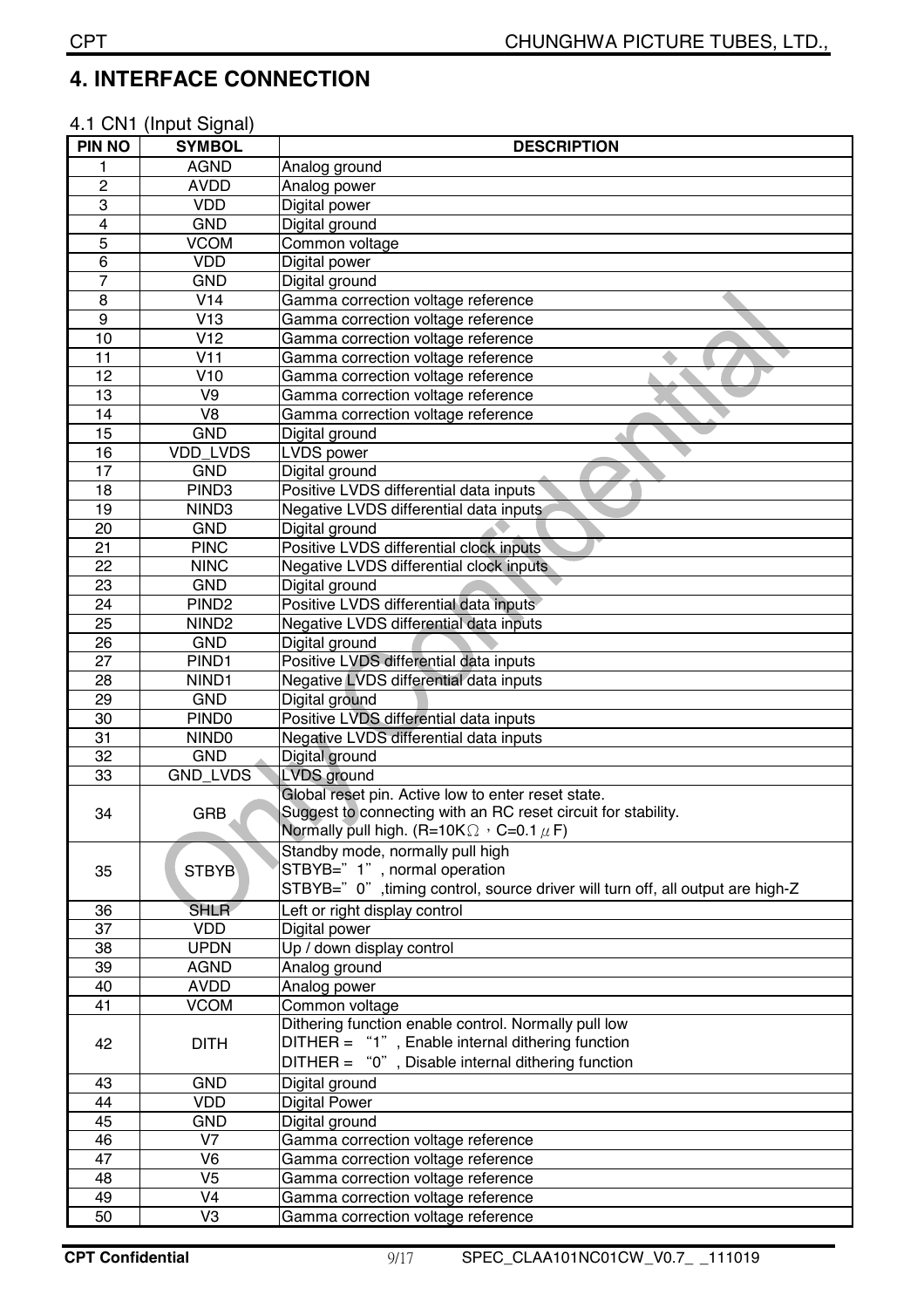| 51 | V2  | Gamma correction voltage reference |  |
|----|-----|------------------------------------|--|
| 52 | V1  | Gamma correction voltage reference |  |
| 53 | GND | Digital ground                     |  |
| 54 | VDD | Digital power                      |  |
| 55 | GND | Digital ground                     |  |
| 56 | VGH | Positive power for TFT             |  |
| 57 | VDD | Digital power for Gate IC          |  |
| 58 | VGL | Negative power for TFT             |  |
| 59 | GND | Digital ground for Gate IC         |  |
| 60 | NC. | Not connect                        |  |

Remarks:

- 1) Mating connector: 089K60-000100-G2-R (STARCONN)
- 2) UPDN and SHLR control function

| <b>UPDN</b> | <b>SHLR</b> | <b>FUNCTION</b>                               |
|-------------|-------------|-----------------------------------------------|
|             |             | Normal display                                |
|             |             | Inverse Left and Right                        |
|             |             | Inverse Up and Down                           |
|             |             | Inverse Left and Right<br>Inverse Up and Down |



4.2 CN2 (LED backlight)

| <b>PIN NO</b> | <b>SYMBOL</b> | <b>FUNCTION</b> |
|---------------|---------------|-----------------|
|               | . .           | Anode           |
|               | יי            | Cathode         |

Note:

Input connector : BHSR-02VS-1(JST) Outlet connector: SM02B-BHSS-1(JST)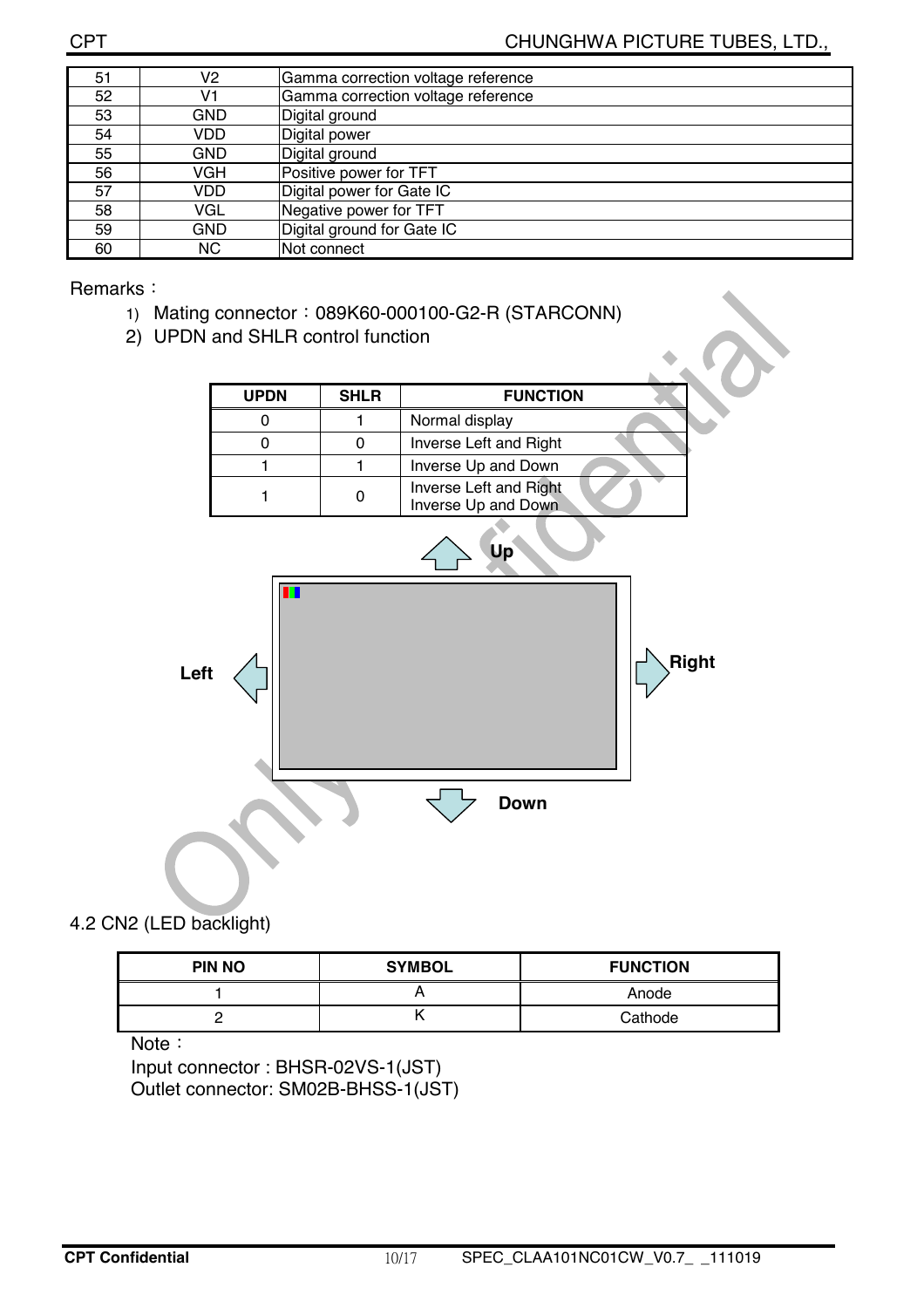# **5. INPUT SIGNAL(DE ONLY MODE)**

| <b>ITEM</b>                                                 |                      |            |                                 | <b>SYMBOL</b>   | <b>MIN</b> | <b>TYP</b>      | <b>MAX</b> | <b>UNIT</b> |
|-------------------------------------------------------------|----------------------|------------|---------------------------------|-----------------|------------|-----------------|------------|-------------|
| LVDS input<br>signal sequence                               | <b>CLK Frequency</b> |            |                                 | tclk            | 41         | 51.2            | 57         | <b>MHz</b>  |
| LCD input signal<br>sequence<br>(Input LVDS<br>Transmitter) | <b>DENA</b>          | Horizontal | Horizontal total<br>Time        | $t_H$           | 1214       | 1344            | 1364       | tCLK        |
|                                                             |                      |            | Horizontal<br>effective Time    | t <sub>HA</sub> | 1024       |                 |            | tCLK        |
|                                                             |                      |            | <b>Horizontal Blank</b><br>Time | t <sub>HB</sub> | 190        | 320             | 340        | tCLK        |
|                                                             |                      | Vertical   | Vertical total Time             | $t_{\rm V}$     | 615        | 635             | 645        | $t_{H}$     |
|                                                             |                      |            | Vertical effective<br>Time      | t <sub>VA</sub> | 600        |                 |            | $t_H$       |
|                                                             |                      |            | <b>Vertical Blank</b><br>Time   | t <sub>vB</sub> | 15         | 35 <sub>1</sub> | 45         | tн          |

### 5.1 Timing Specification

- 5.2 Timing sequence(Timing chart)
- 5.2.1 Horizontal Timing Sequence

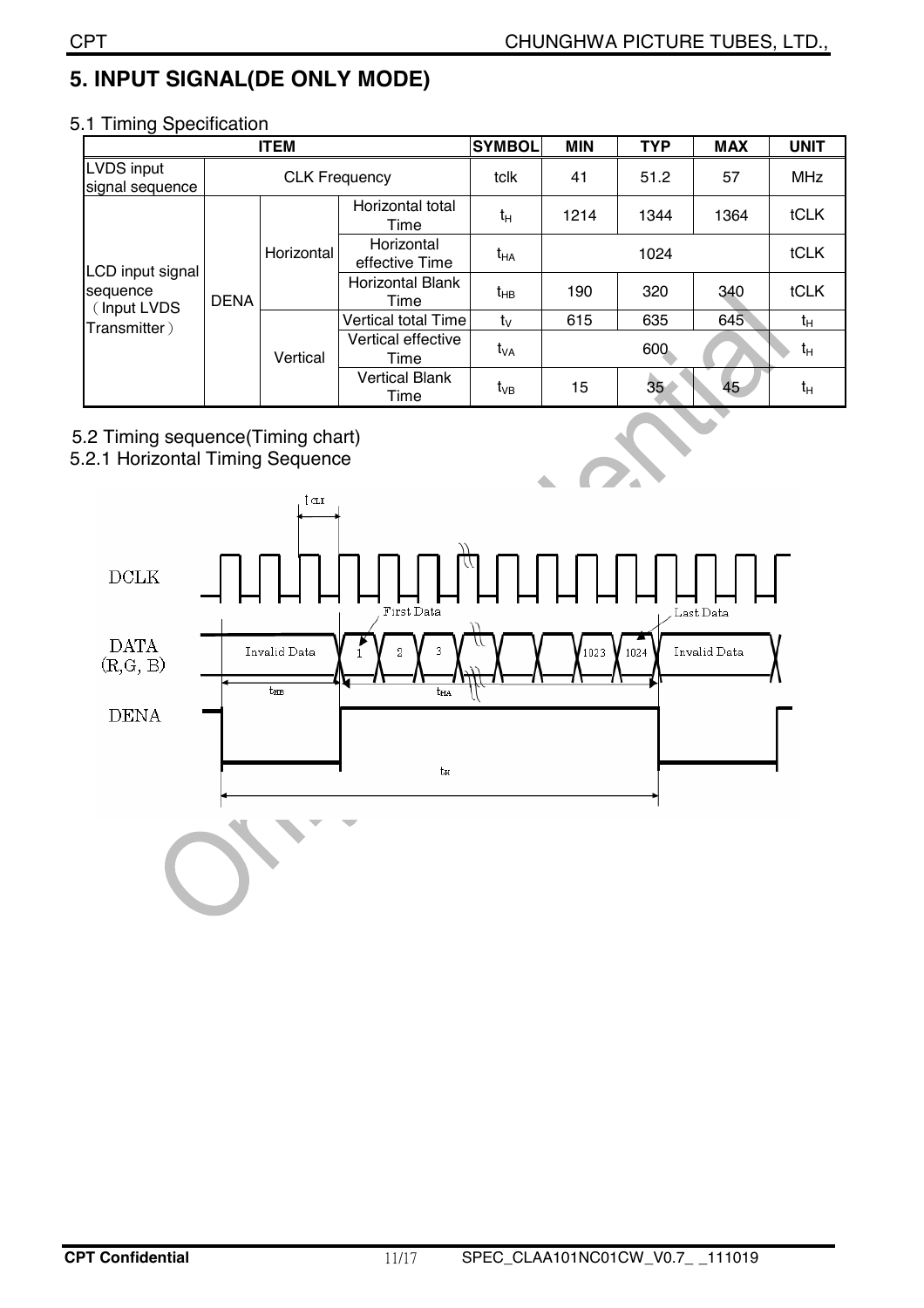

### 5.2.2 Vertical Timing Sequence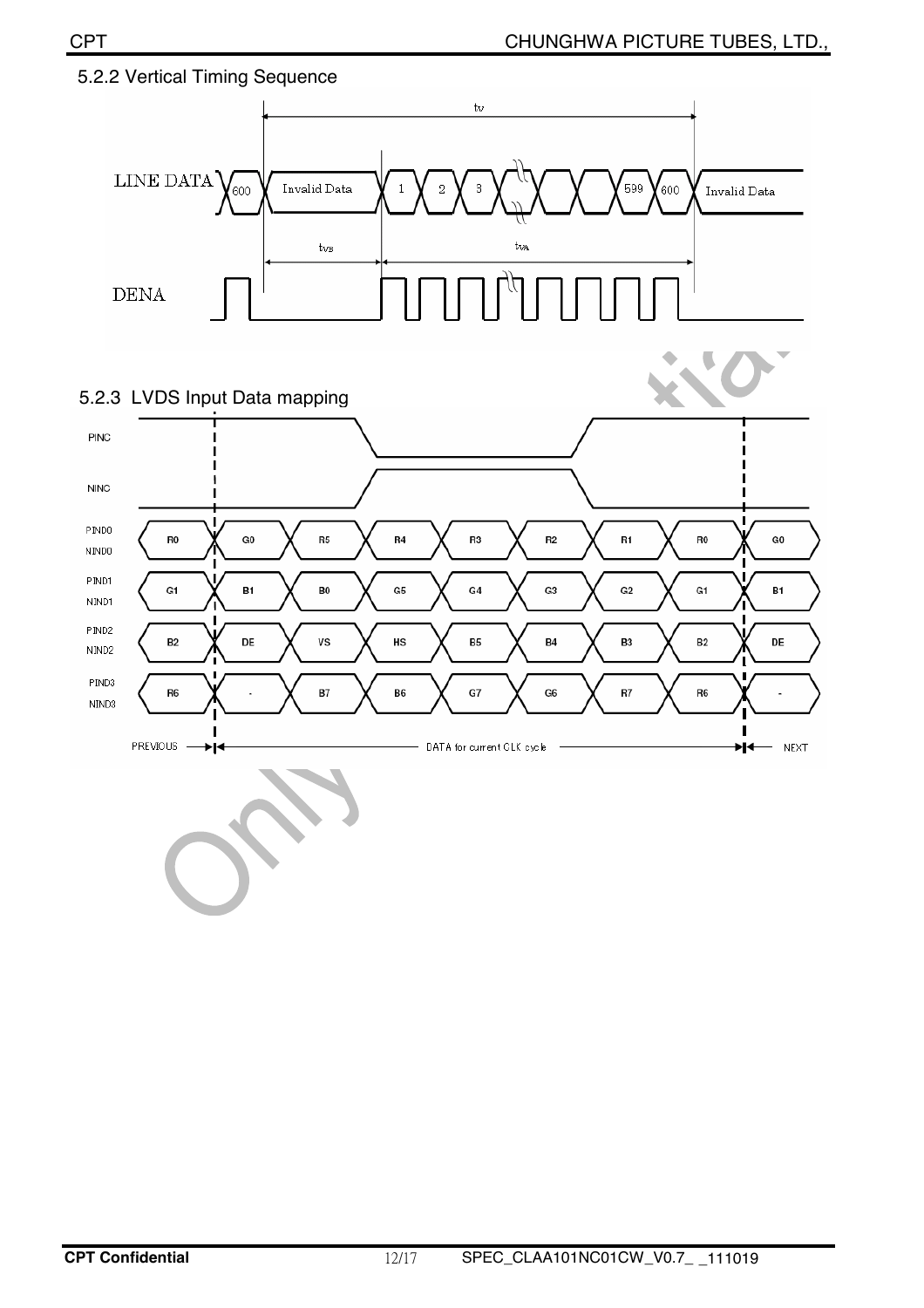# **6. MECHANICAL DIMENSION**

### 6.1 Front Side

 $[Unit : mm]$ 

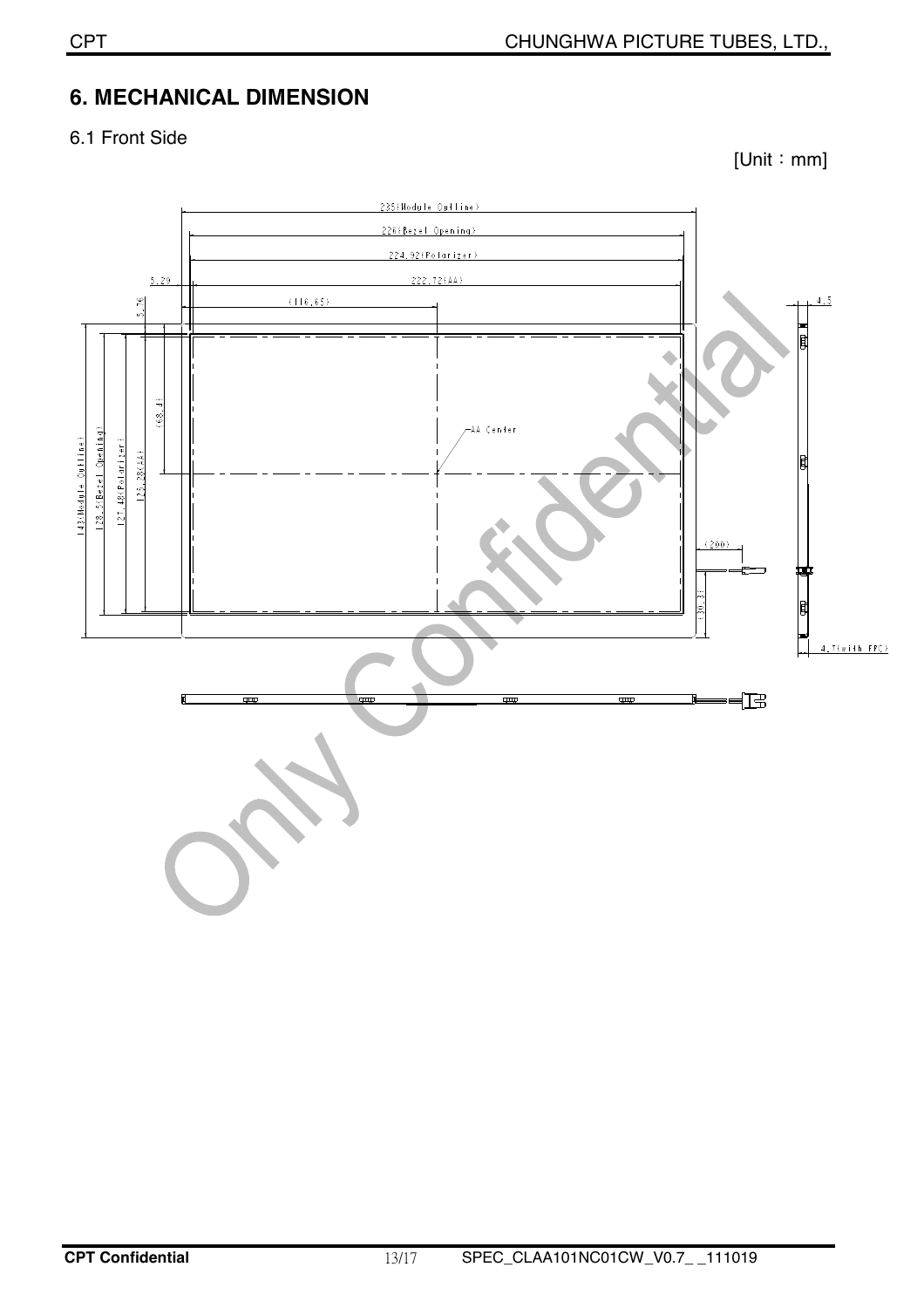### 6.2 Rear Side

 $[Unit : mm]$ 

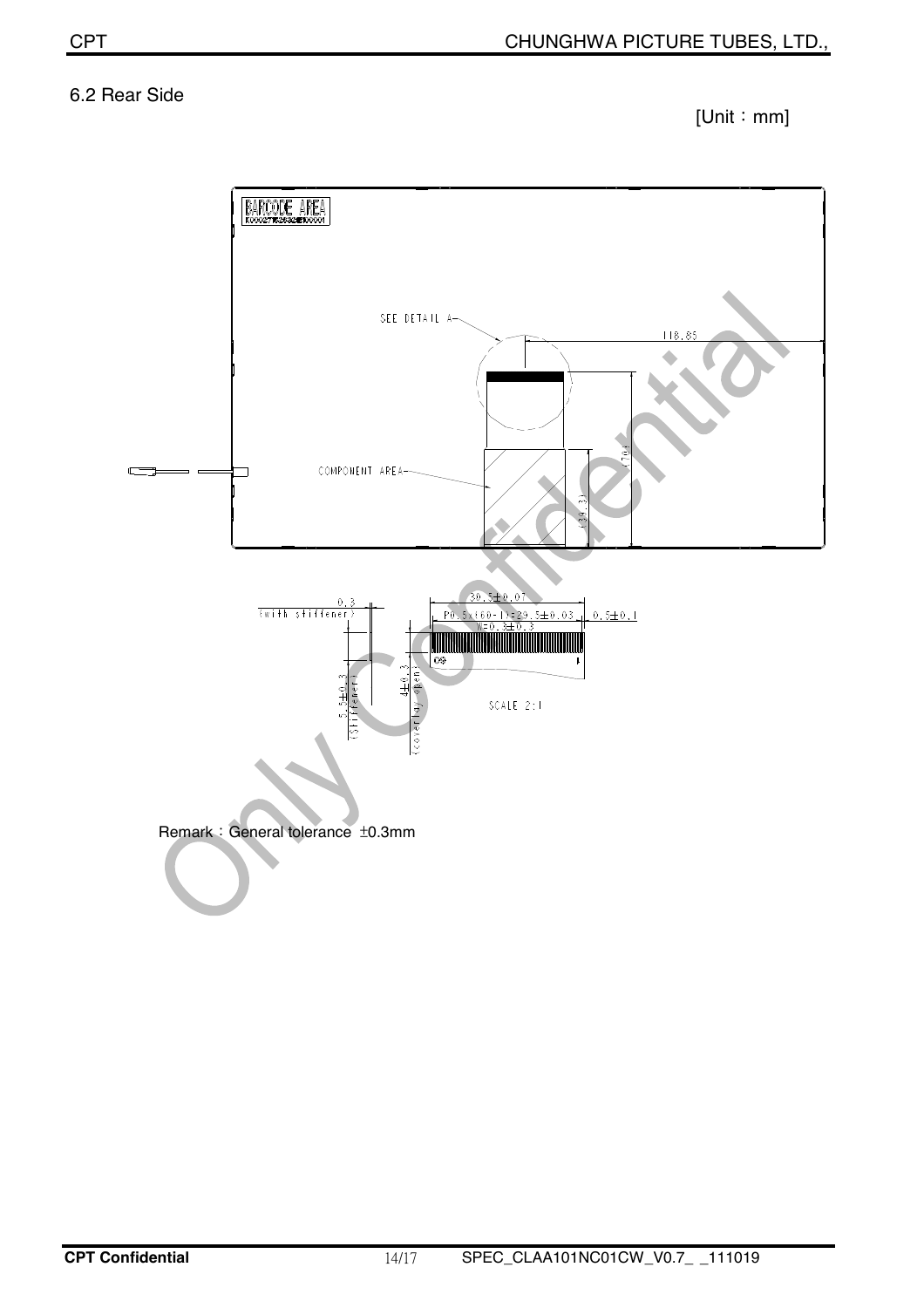|                                  |                             |               |                   |                |                |                | $Ta = 25C$ , $VCC = 3.3V$ |             |
|----------------------------------|-----------------------------|---------------|-------------------|----------------|----------------|----------------|---------------------------|-------------|
| <b>ITEM</b>                      |                             | <b>SYMBOL</b> | <b>CONDITIONS</b> | <b>MIN</b>     | <b>TYP</b>     | <b>MAX</b>     | <b>UNIT</b>               | <b>NOTE</b> |
|                                  | <b>Constrast Ratio</b>      | CR            | Point-5           | 400            | 500            |                | --                        | 1, 2, 3     |
|                                  | Luminance(CEN)              | Lw            | Point-5           | 200            | 250            |                | $\text{cd/m}^2$           | 1, 3        |
|                                  | <b>Luminance Uniformity</b> | ΔL            |                   | 70             | 80             |                | $\%$                      | 1, 3        |
| Response Time<br>(White - Black) |                             | $Tr + Tf$     | Point-5           | ۰              | 20             | 40             | ms                        | 1, 3, 5     |
|                                  | <b>NTSC</b>                 |               | Point-5           | 45             | 50             |                | $\%$                      | 1, 3        |
| Viewing<br>Angle                 | Horizontal                  |               | $CR \ge 10$       | 120            | 140            | --             | $\circ$                   | 1, 3        |
|                                  | Vertical                    |               | Point-5           | 100            | 120            | --             | $\circ$                   | 1, 2, 4     |
| Color<br>Coordinate              | White                       | Wx<br>Wy      |                   | 0.273<br>0.289 | 0.313<br>0.329 | 0.353<br>0.369 |                           |             |
|                                  | Red                         | Rx<br>Ry      | Point-5           | 0.550<br>0.293 | 0.590<br>0.333 | 0.630<br>0.373 |                           | 1, 3        |
|                                  | Green                       | Gx<br>Gy      |                   | 0.301<br>0.549 | 0.341<br>0.589 | 0.381<br>0.629 |                           |             |
|                                  | Blue                        | Bx<br>By      |                   | 0.122<br>0.059 | 0.162<br>0.099 | 0.202<br>0.139 |                           |             |

# **7. OPTICAL CHARACTERISTICS**

Note1: Measure condition: 25°C ±2°C · 60±10%RH · under10 Lux in the dark room.BM-5A (TOPCON) · viewing angle2°, IL=140 mA (Backlight current), measurement after lighting on 10 mins.



Note2: Definition of contrast ratio:

Contrast Ratio (CR)= (White) Luminance of ON ÷ (Black) Luminance of OFF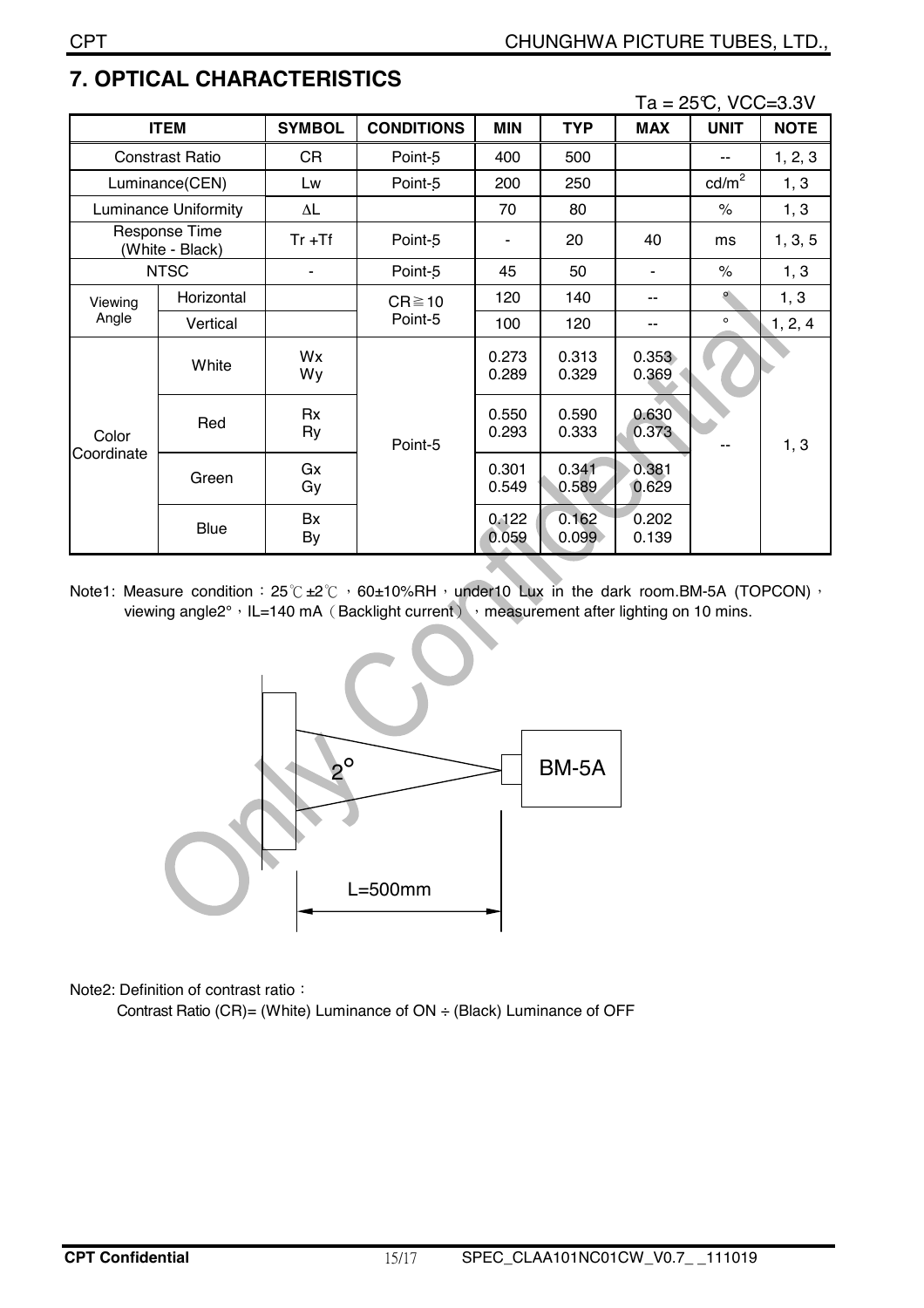Note3: Definition of luminance: Measure white luminance on the point 5 as figure.6-1 Definition of Luminance Uniformity: Measure white luminance on the point1~9 as figure.6-1



Fig.7-1 Measuring point

Note 4: Definition of Viewing Angle(θ,ψ), refer to Fig.7-2 as below :



Fig.7-2 Definition of Viewing Angle

Note5: Definition of Response Time.(White-Black)



Fig.7-3 Definition of Response Time(White-Black)